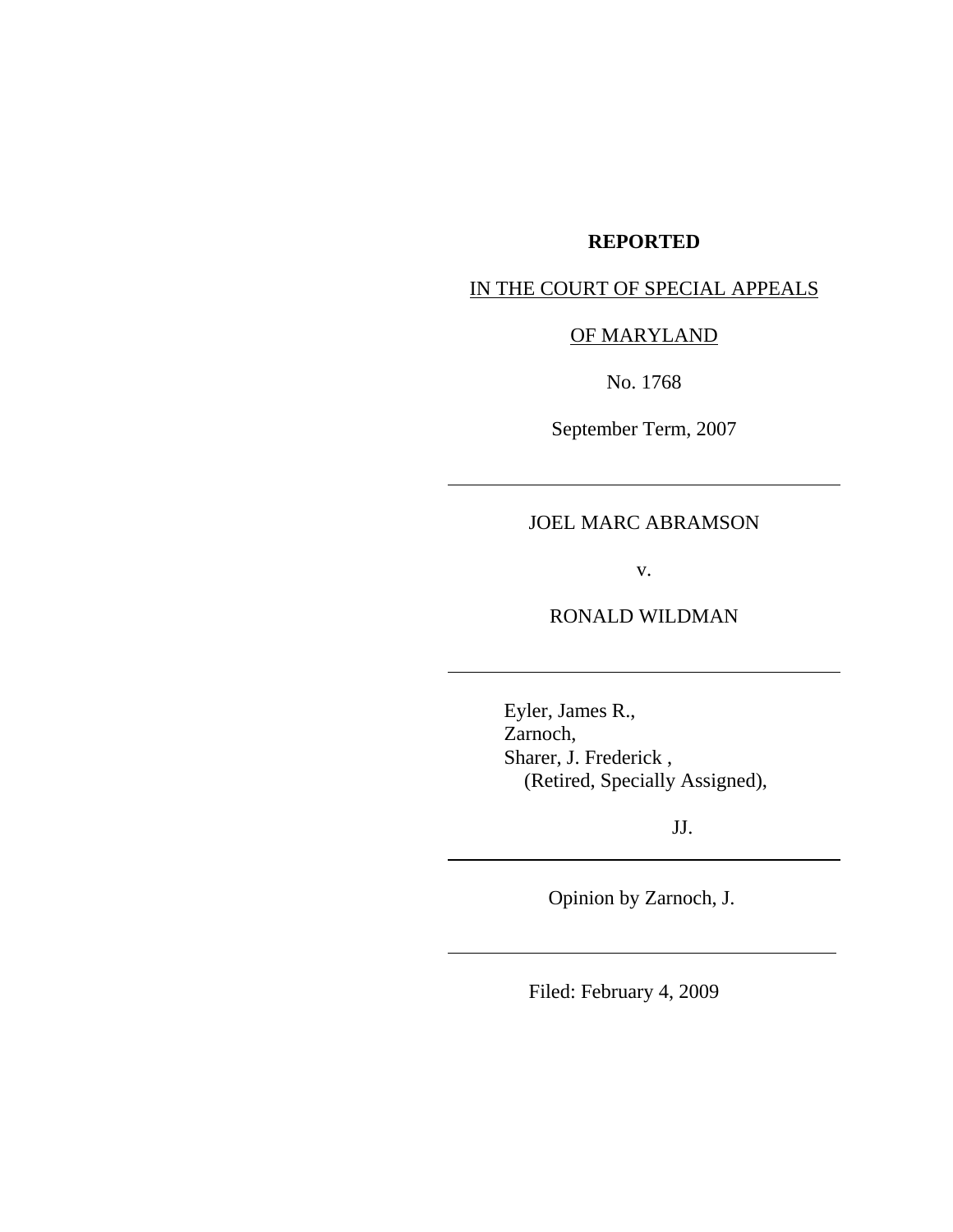## **REPORTED**

# IN THE COURT OF SPECIAL APPEALS

# OF MARYLAND

No. 1768

September Term, 2007

## JOEL MARC ABRAMSON

v.

RONALD WILDMAN

Eyler, James R. Zarnoch, Sharer, J. Frederick (Retired, Specially Assigned)

JJ.

Opinion by Zarnoch, J.

Filed:

 $\overline{a}$ 

 $\overline{a}$ 

 $\overline{a}$ 

 $\overline{a}$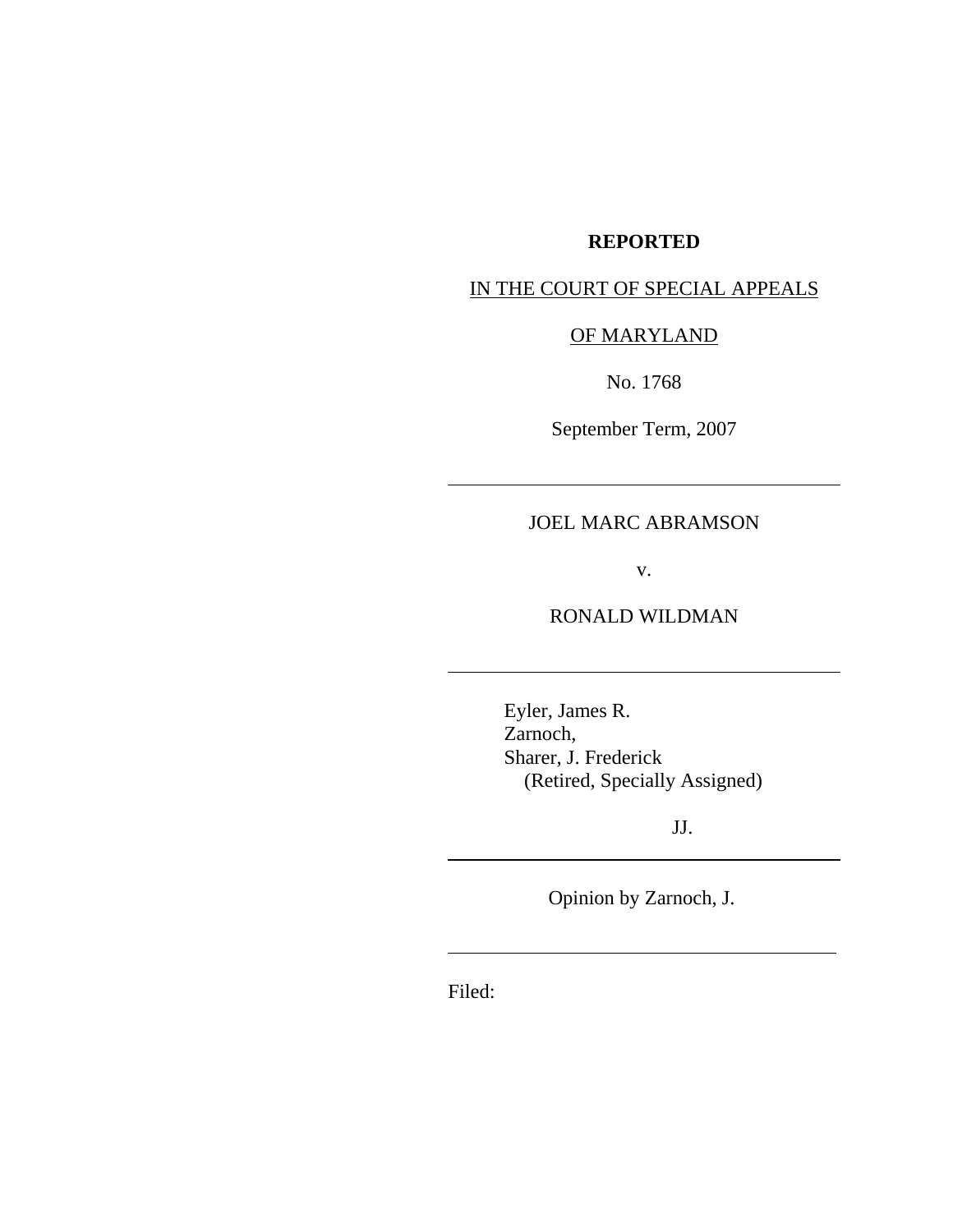"Few modern actions against attorneys are for breach of a written or express contract." Mallen & Smith, *Legal Malpractice* (2008) at §8:6. This is one of them.

This litigation began in August of 2004, when appellant Joel Abramson filed a breach of contract action against appellee Ronald Wildman in the District Court for Howard County. Abramson sought to recover more than \$13,000 in unpaid legal fees due under a retainer agreement entered into by the parties. In turn, in February 2005, Wildman filed a Counterclaim, alleging, among other things, that Abramson breached a contract to represent him in a "professionally responsive" manner, primarily in connection with the law firm's handling of a custody dispute.<sup>1</sup> Wildman sought the return of \$24,525 in legal fees he had paid.<sup>2</sup> Appellant had also previously prayed a jury trial, which led to the cases being

- a) preparing and presenting to a trial judge a false financial statement;
- b) failing to timely advise Mr. Wildman of a trial subpoena requesting certain documents;
- c) failing to present to a trial judge competent evidence / testimony as to Mr. Wildman's financial circumstances;
- d) failing to properly advise Mr. Wildman as to the merits of his case;
- e) failing to properly advise Mr. Wildman as to settlement options;
- f) charging for unnecessary and duplicative legal work; and g) in other ways.

<sup>2</sup>Although Abramson was named as the defendant, he did not personally handle everything done in the case. At times, Wildman was also represented by another attorney in the firm.

<sup>&</sup>lt;sup>1</sup>The counterclaim alleged:

Attorney Abramson breached the agreement in the following ways: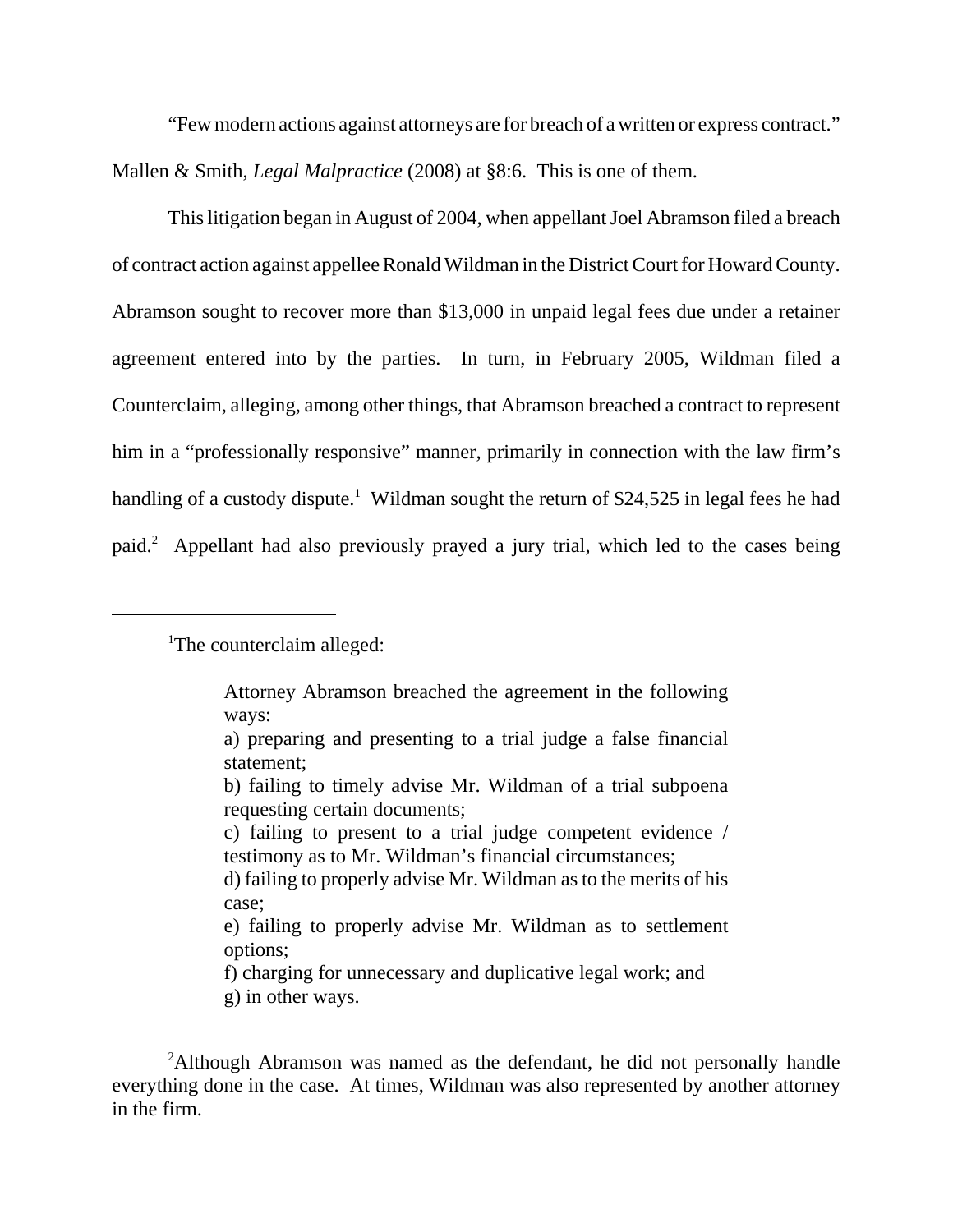transferred to the circuit court. There, answers were filed to the complaint and counterclaim and Abramson propounded interrogatories and made a request for production of documents.

In April 2005, Abramson's counsel made a written demand for arbitration of the claims of both parties pursuant to a provision in the retainer agreement. This was followed the next month by the filing of a Petition to Compel Arbitration and Motion to Stay Proceedings, which were denied after a hearing. The cases went to trial before a jury in September 2007. The jury rejected Abramson's fee claim and sided with Wildman on his counterclaim, awarding him the \$24,525 he prayed. Post-trial motions were denied and this appeal followed.

For reasons set forth below, we affirm the decision of the circuit court.

#### **QUESTIONS PRESENTED**

Appellant has presented these questions for our review:

- I. Did the trial court err in denying Abramson's Petition to Compel Arbitration?
- II. Did Wildman fail to make a *prima facie* case of breach of contract against Abramson in proving the alleged breach of the subject contract?
- III. Did the trial court err in providing the jury with a jury instruction concerning competence?
- IV. Did the trial court improperly admit evidence of Abramson's competency at the trial in this matter?
- V. Did Wildman fail to make a *prima facie* case of damages against Abramson in relation to Abramson's alleged breach of the contract, or otherwise cause the jury to speculate as to damages?

### **FACTS AND PROCEEDINGS**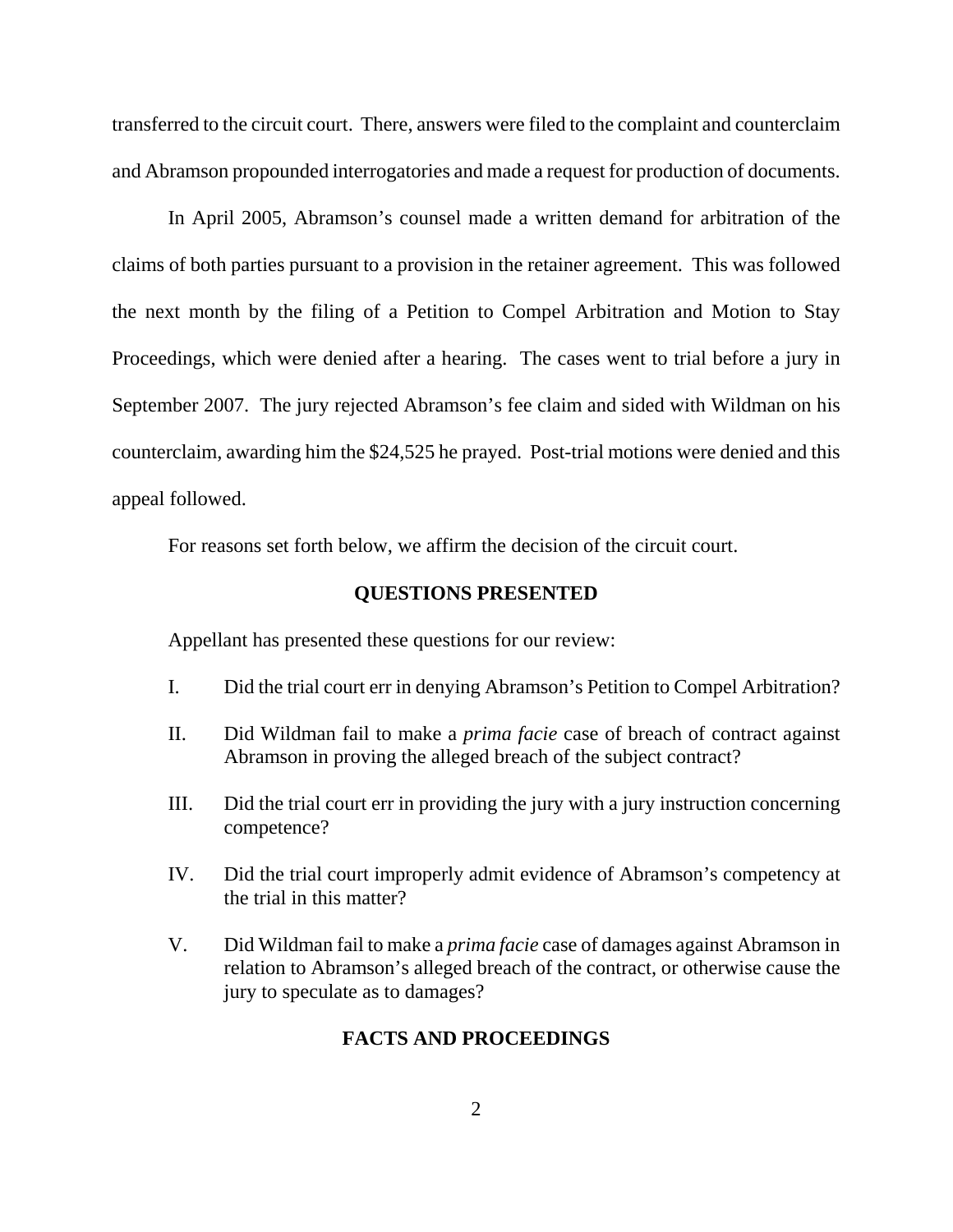The March 26, 2003 retainer agreement, written in letter form to Wildman and signed

by both parties, is the starting point for our resolution of these issues. It begins:

Thank you for expressing the desire for our firm and the attorneys herein, to represent you with reference to your marital difficulties. *You may expect our firm to be both sensitive and professionally responsive to your situation.* (Emphasis added.). $^{[3]}$ 

After detailing billing and compensation requirements, the agreement stated:

If in the course of our representation, if you believe that our advice, conduct or ethics is not satisfactory, you agree to communicate to us in writing promptly so we can attempt if appropriate to rectify the problem.<sup>[4]</sup>

The agreement also provided:

Should you decide to terminate our representation in this matter, such termination must be in writing. Until such written termination is received, you will continue to be responsible for all fees and expenses incurred as set forth above. We have no obligation to represent you on any appeal unless a fee arrangement for same is reduced to writing. *Client is aware that we make no warranties or representations concerning the success of your claim or the favorable outcome of any legal action that may follow.* Nor do we make any representations as to the cost of representation as to [*sic*] there are many unknown factors such as the efforts of any opposing party. (Emphasis added.).

With respect to remedies and dispute resolution, the agreement stated:

Should we have to bring suit to collect any monies, which are

<sup>&</sup>lt;sup>3</sup>The agreement's reference to "marital difficulties" is inaccurate. Abramson was engaged primarily to advise and represent Wildman in a custody dispute.

<sup>&</sup>lt;sup>4</sup>Compliance with this provision does not appear to be the focus of this appeal.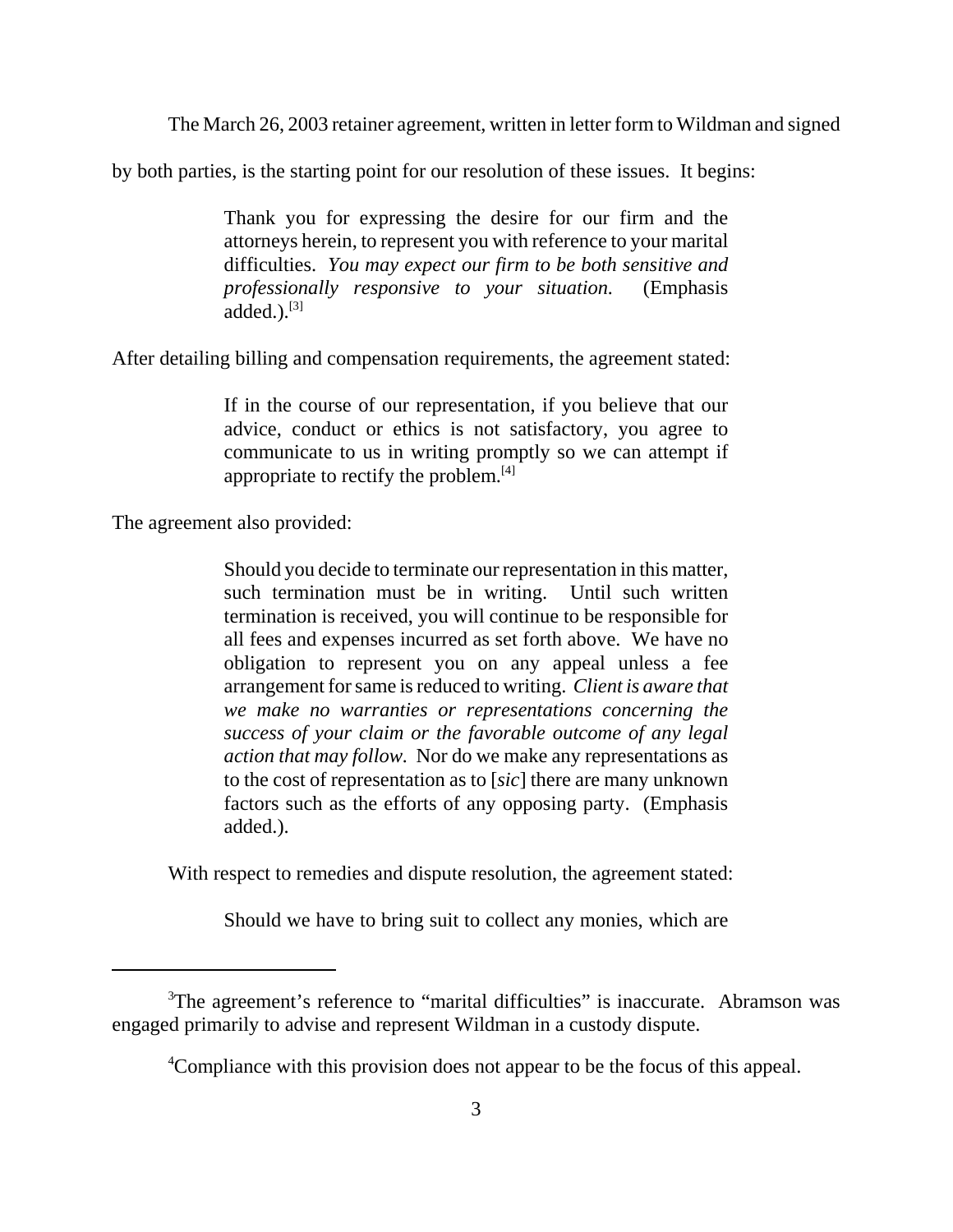due, and owing to us under this Agreement, it is agreed that if the Court should rule in our favor, you shall pay an additional 15 percent of any said judgment for attorney's fees incurred in prosecution of said case. *You agree in the event you have any complaint or controversy regarding our representation, either in terms of monies due and owing by you or the nature or competency of our representation, you agree to submit such issues to binding unappealable arbitration* with the American Arbitration Association. You understand by agreeing to same you are waiving your rights to file suit and have a trial, jury and otherwise, to litigate and resolve these issues. (Emphasis added.)

The arbitration issue was presented early in the litigation with Wildman arguing,

among other things, that the right to arbitration had been waived by Abramson's participation

in judicial proceedings. In rejecting appellant's contentions, the circuit court set forth two

grounds:

That *contract can not be in derogation of public policy.* I think it is patently unfair for an attorney who has that advantage in training and in practice, to write such a one sided fee agreement and have someone who is coming in looking for representation to sign it.

I can sue you but you can't sue me. If I sue you you're going to have to pay attorney fees. You're going to have to do this, you're going to have to do that but, you're waiving your right to litigate and resolve these issues. I, I just think, besides *I don't reach a waiver issue but I think that there is also a waiver.* (Emphasis added.).

Throughout the litigation, Abramson challenged Wildman's breach of contract theory

as a disguised attempt to press a legal malpractice tort. Not only was this defense advanced

in an attempt to defeat appellee's breach of contract claim, it was raised to challenge the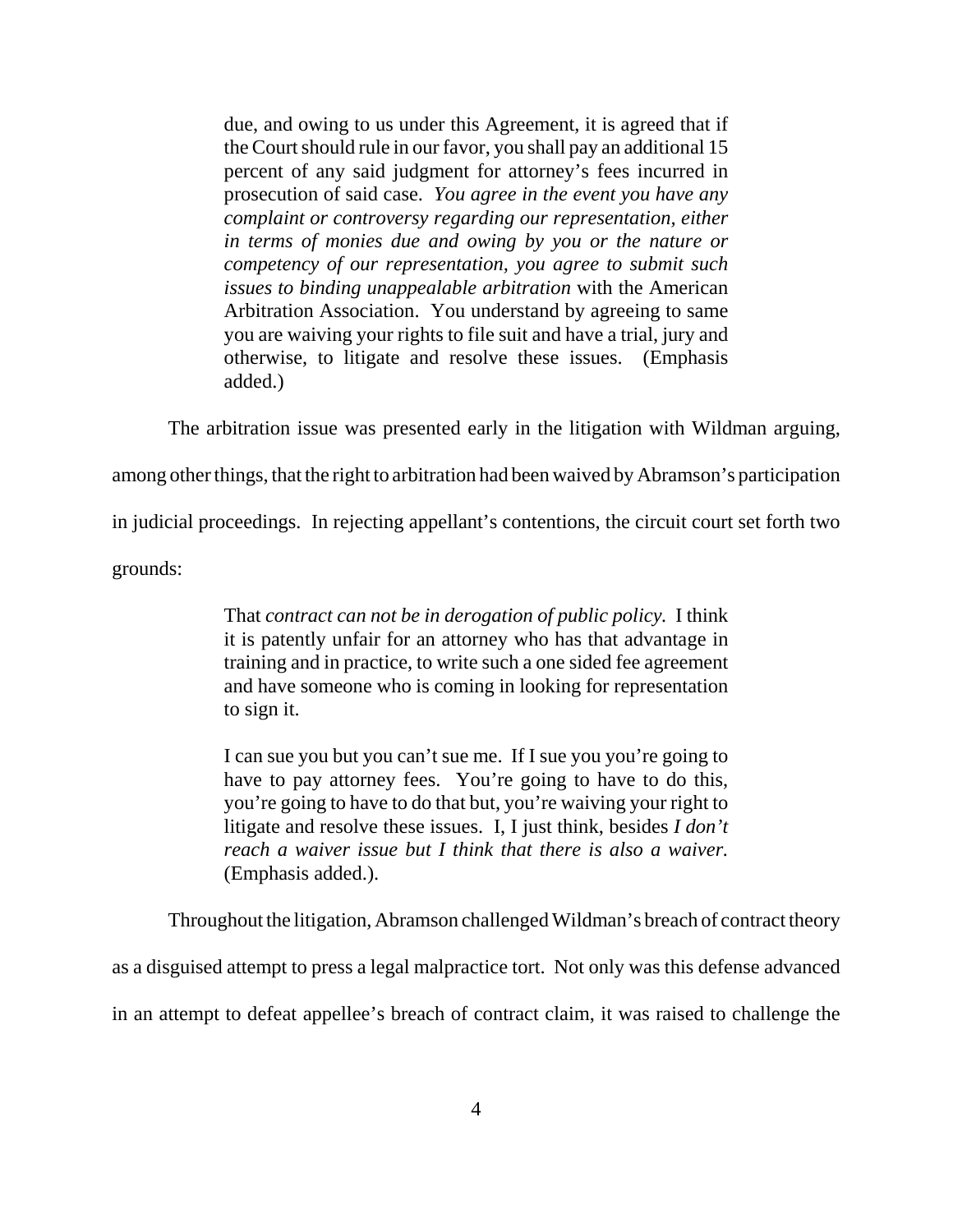court's jury instructions on lawyer competence.<sup>5</sup> It also surfaced in Abramson's attack on the trial court's admission of evidence with respect to the lawyer's competence.<sup>6</sup> The

<sup>6</sup>At trial, the following exchange occurred between appellant and appellee's counsel:

- Q. Okay. In the same contract, in your opinion, your understanding, what obligations did you have to him? Or your office had to him?
- A. What obligation did I have to him? I had an obligation to act in a professional manner. I had an obligation to - to - - to the best of my ability to perform the services, and within my profession in an ethical and, and honest manner.
- Q. And to the same standard of care as other lawyers? COUNSEL FOR ABRAMSON: 'Jection. THE COURT: Sustain.
- Q. Are you, were you permitted to give a bad lawyer? COUNSEL FOR ABRAMSON: 'Jection. THE COURT: Sustain.

\* \* \* \* \*

- Q. Were your obligation and your office's obligations under this contract to provide competent legal advice? COUNSEL FOR ABRAMSON: 'Jection. THE COURT: Overruled. You can answer that.
- A. Yes.
- Q. To prepare competently?
- A. Yes.
- $Q.$  To -COUNSEL FOR ABRAMSON: 'Jection. THE COURT: Overruled.

(continued...)

<sup>&</sup>lt;sup>5</sup>The instruction was "A Lawyer shall provide competent representation to a client. Competent representation requires the legal knowledge, skill, thoroughness and preparation reasonably necessary for the representation." The instruction is identical to Rule 1.1 of the Maryland Lawyer's Rules of Professional Conduct.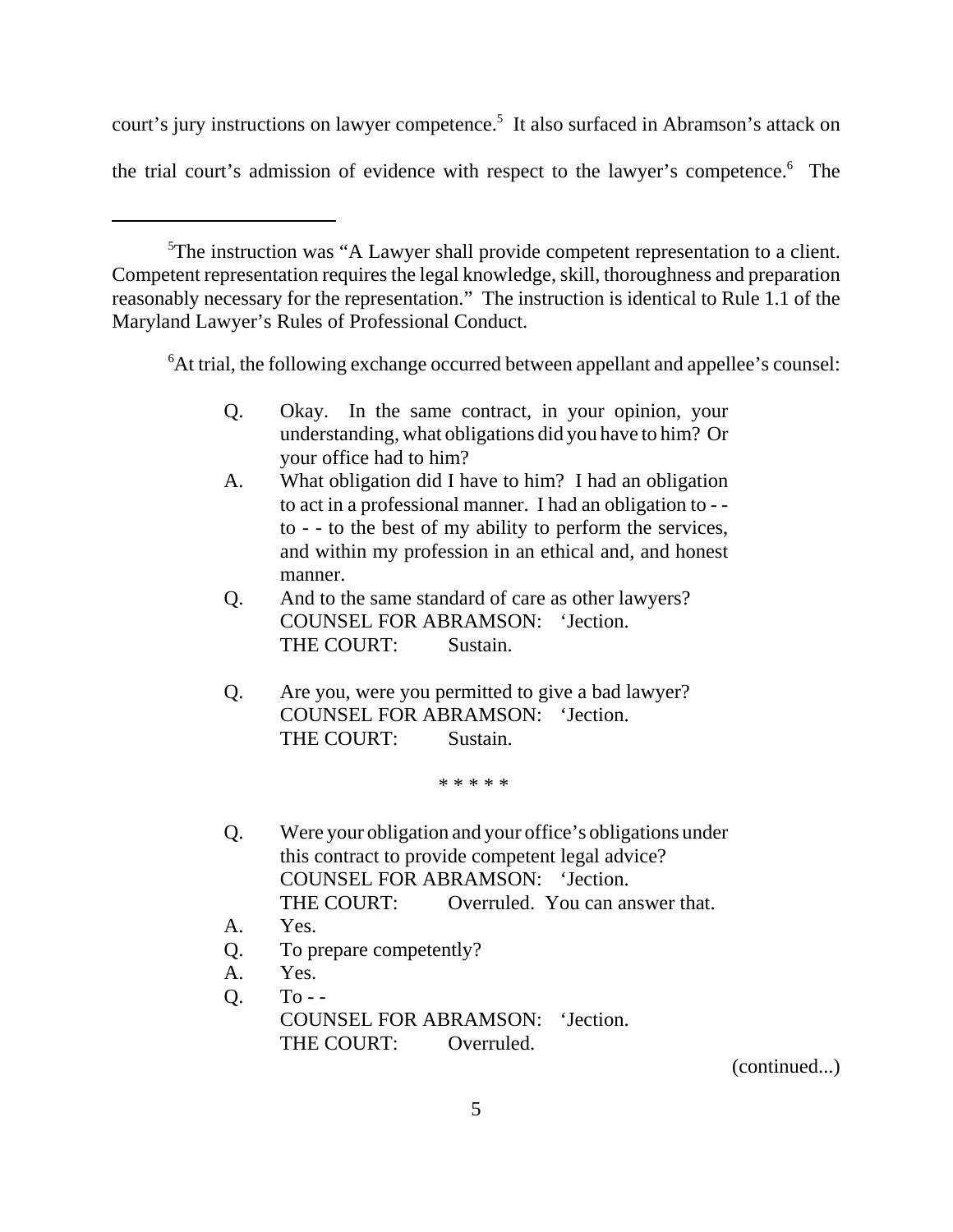contract / competency issue also affected the damage claim as Wildman claimed he was entitled to contract damages equal to the previously-paid attorney's fees.<sup>7</sup>

#### **DISCUSSION**

In essence, the five questions raised by Abramson can be distilled into two: whether arbitration was precluded or waived and whether appellee properly asserted a breach of contract action. The two reasons given by the circuit court for rejecting arbitration were that the arbitration clause in the retainer agreement was so one-sided as to violate public policy and that appellant had waived arbitration by his actions in the judicial forum.8

 $6$ (...continued)

- Q. To competently know the law in the State of Maryland?
- A. Yes.
- Q. To competently advise him?
- A. Yes.
- Q. To competently represent him.
- A. Yes.

An expert on domestic relations law was also permitted to testify on Wildman's behalf on whether Abramson did "a competent job" for Wildman.

<sup>7</sup>At trial, appellee's counsel gave the following explanation of his damage theory to the court:

> The contract is clear. My duty is to pay him. His duty is to do a good job and take care of me. And we're alleging Mr. Abramson did not do a good job and did not take care of him. In fact, didn't particularly care for this case. And as a result, he's spent \$25,000 he didn't need to spend. You want his damages? They're \$24,525. Every single penny he paid Mr. Abramson's office between March of 2003 and March of 2004. It couldn't be any clearer than that.

<sup>8</sup>Appellant argues that the latter issue was not the basis of the circuit court decision. (continued...)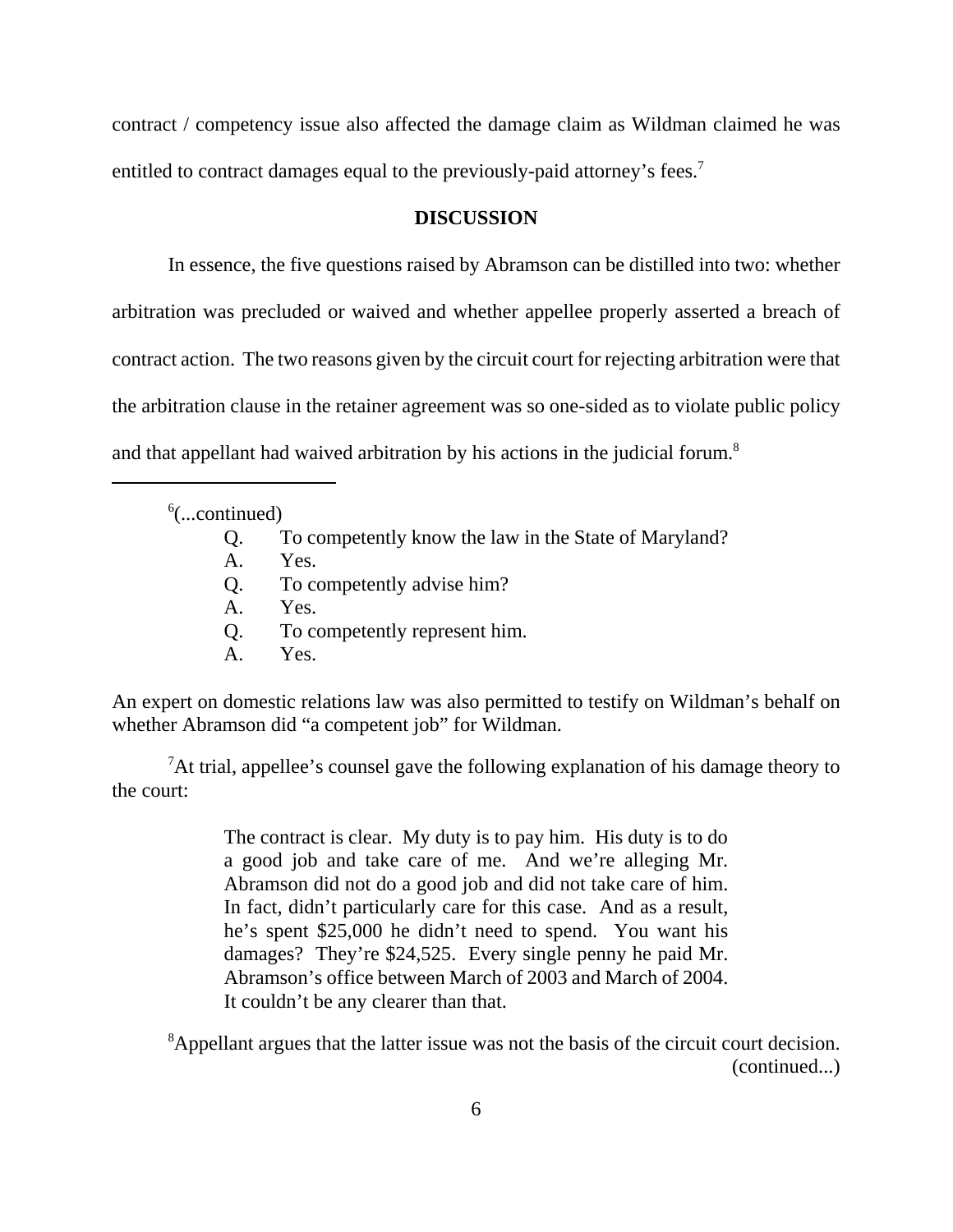#### **A. PUBLIC POLICY VIOLATION**

The "public policy" argument was not made before the circuit judge who ruled on the Petition to Compel Arbitration. Nor is it pressed with great force in this Court. It is possible that the circuit court was simply responding to appellee's contention (made both in the circuit court and here) that the agreement's provision for access to or denial of judicial remedies was so one-sided as to lack mutuality.

Courts across the country have reached differing results with respect to challenges to the validity or enforceability of mandatory arbitrary provisions in lawyer retainer agreements, particularly with respect to the arbitration of lawyer malpractice claims.<sup>9</sup> Compare *Kamaratos v. Palias,* 821 A. 2d 531, 535 (N.J. Super. 2003)(citing *Restatement (Third) on the Law Governing Lawyers* (2000) at §42, comment b(iv), for the proposition that "there is nothing inherently improper about a lawyer and a client agreeing to arbitrate a fee dispute..."); *McGuire, Cornwell & Blakey v. Grider,* 765 F. Supp. 1048, 1051 (D. Colo. 1991)("The arbitration provisions here do not prospectively limit lawyer liability to the client. Rather, they merely shift determination of the malpractice claim to a different forum."); *Powers v. Dickson, Carlson & Compillo*, 63 Cal. Rptr. 2d 261,266 (2nd Dist.

<sup>8</sup> (...continued)

However, despite some ambiguity on the point, the court's opinion discloses that the last word on the subject was "I think there is also a waiver."

<sup>&</sup>lt;sup>9</sup>Appellant took the position in the circuit court that the arbitration agreement's reference to complaints regarding "competency of our representation" meant that lawyer malpractice disputes were subject to arbitration.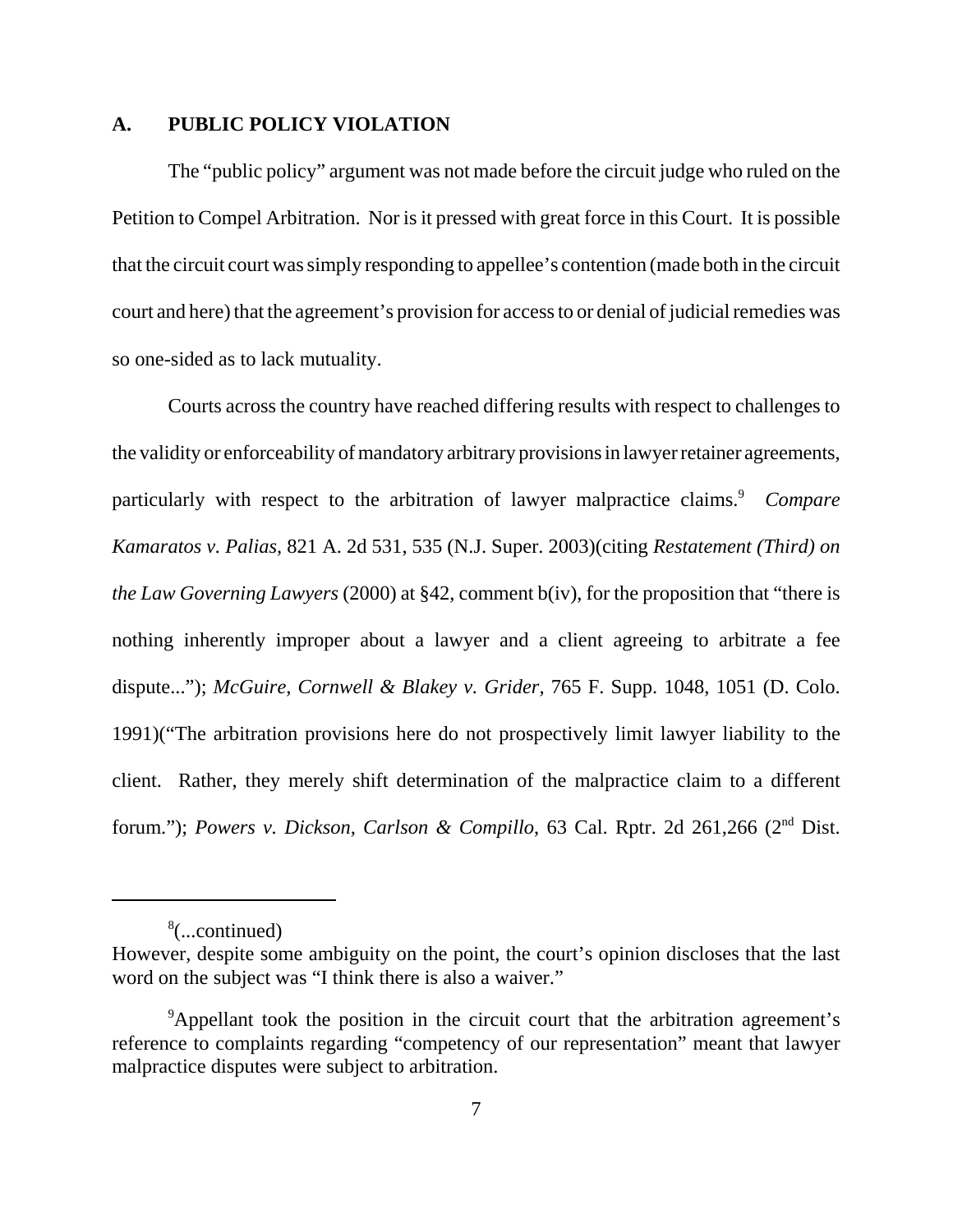1997)(Arbitration clause in retainer agreement was not a contract of adhesion.); and *Derfner v. Mahler LLP v. Rhoades,* 683 N.Y.S. 2d 509, 510 (1999)(On its face, arbitration agreement did not violate rules of ethics), *with In re. Godt,* 28 S.W. 3d Tex. 732. 739 (Tex. App. 2000)(Arbitration provision was not enforceable because the client did not act on the advice of independent counsel and independent counsel did not sign the agreement.);10 *Thornton v. Haggins,* 2003 WL 23010100 (Ohio App.)("We are persuaded by the cases finding such agreements unenforceable with regard to the malpractice disputes. [W]e agree that the best interests of the client require consultation with an independent attorney..."); *Larrison v. Scarola Reavis & Parent LLP,* 812 N.Y. 2d 243, 248 (N.Y. Sup. Ct. 2005)(A "one-sided" arbitration clause in a retainer agreement violated public policy and was unenforceable.); and *Kamaratos v. Palias, supra,* 821 A. 2d at 539-540 (Fuentes, J. concurring)("The insertion of a commercial arbitration clause in a retainer agreement inherently violates [the trust between a lawyer and his client] by pitting the lawyer's interest against the client's. The terms and features of an arbitration clause are designed, not for the client's benefit, but to protect and advance the lawyer's interest in a forum of his or her own choosing."). *See also* Annot. Validity and construction of agreement between attorney and client to arbitrate disputes arising between them.  $26$  A.L.R.  $5<sup>th</sup>$  107 (1995).

The circuit court's conclusion that the arbitration clause violated public policy differs

<sup>10</sup>This also appears to be the rule in Illinois and Pennsylvania. Russo, *The Consequences of Arbitrating a Legal Malpractice Claim: Rebuilding Faith in the Legal Profession,* 35 Hofstra L. Rev. 327, 329 (2006).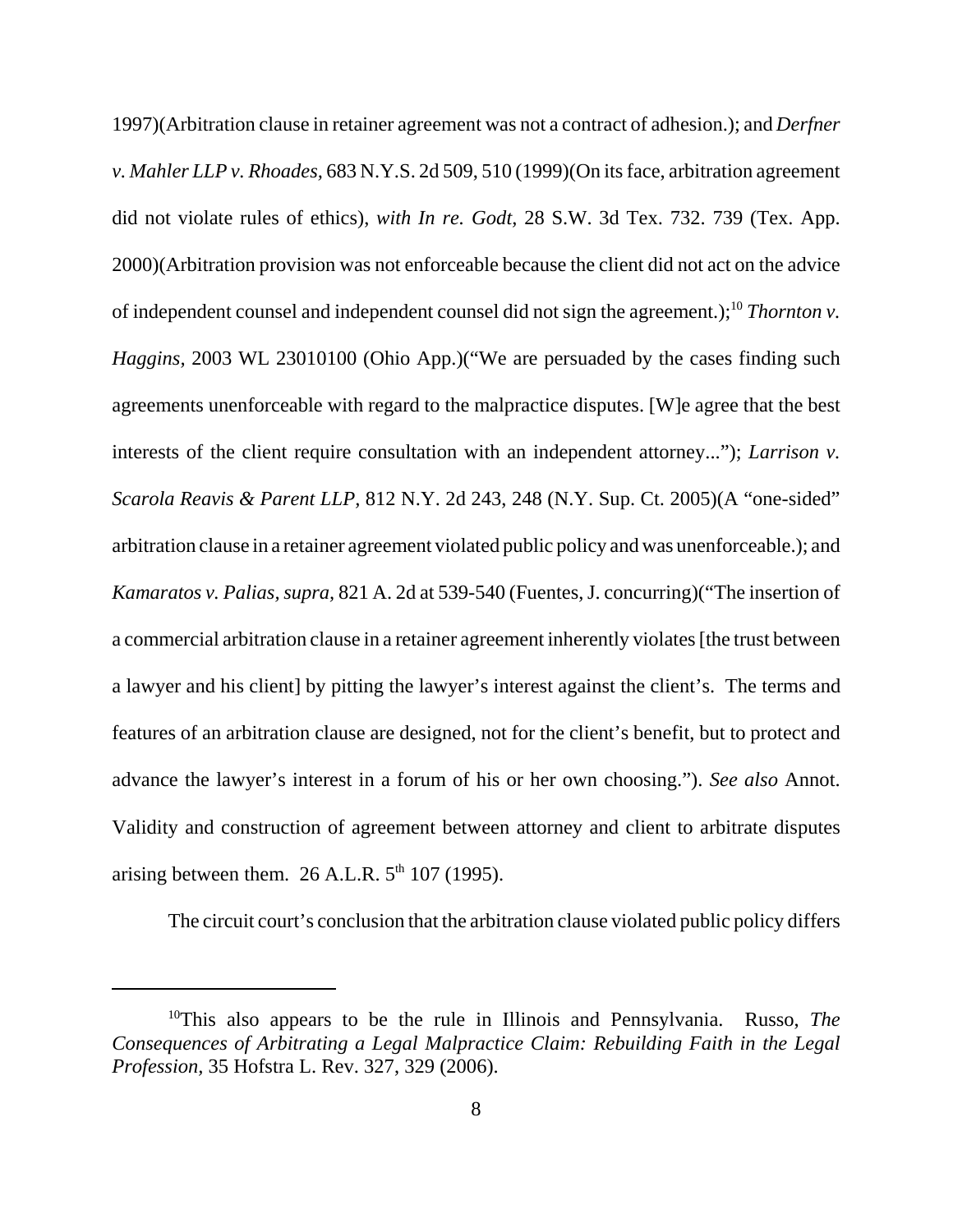from the situation presented in these cases in that it focused on the agreement's apparent unfairness in allowing the lawyer to go to court to sue for his fees, while denying the client any resort to a judicial forum.<sup>11</sup> Appellant argues that although under the agreement there is an initial difference between the parties in access to judicial remedies, once appellee pressed his counterclaim, it forced both the fee dispute and the later breach of contract claim into arbitration. Thus, Abramson contends that the agreement is neither one-sided nor unfair.

As interesting as this question is, it is one we need not resolve, because we find that the circuit court was correct in its alternative holding that appellant waived his right to arbitration by his participation in the judicial forum.<sup>12</sup>

## **B. WAIVER OF ARBITRATION**

A contracting party may intentionally relinquish his or her right to arbitrate. *Brendsel v. Winchester Construction Co.,* 162 Md. App. 558, 574 (2005). A finding of such a waiver is highly factual and a decision by the circuit court premised on those facts will not be disturbed on appeal unless it is clearly erroneous. *Id.*

On a number of occasions, Maryland appellate courts have addressed the issue of whether the right to arbitrate has been waived by participation in litigation that is inconsistent with an intent to insist upon enforcing arbitration. Participation in a judicial proceeding that

<sup>11</sup>*See Restatement (Third) of the Law Governing Lawyers* §42, comment b(iv) (2000) ("An agreement to arbitrate should meet standards of fairness....").

<sup>&</sup>lt;sup>12</sup>Unlike the public policy / validity question, the waiver issue was fully argued both here and in the circuit court.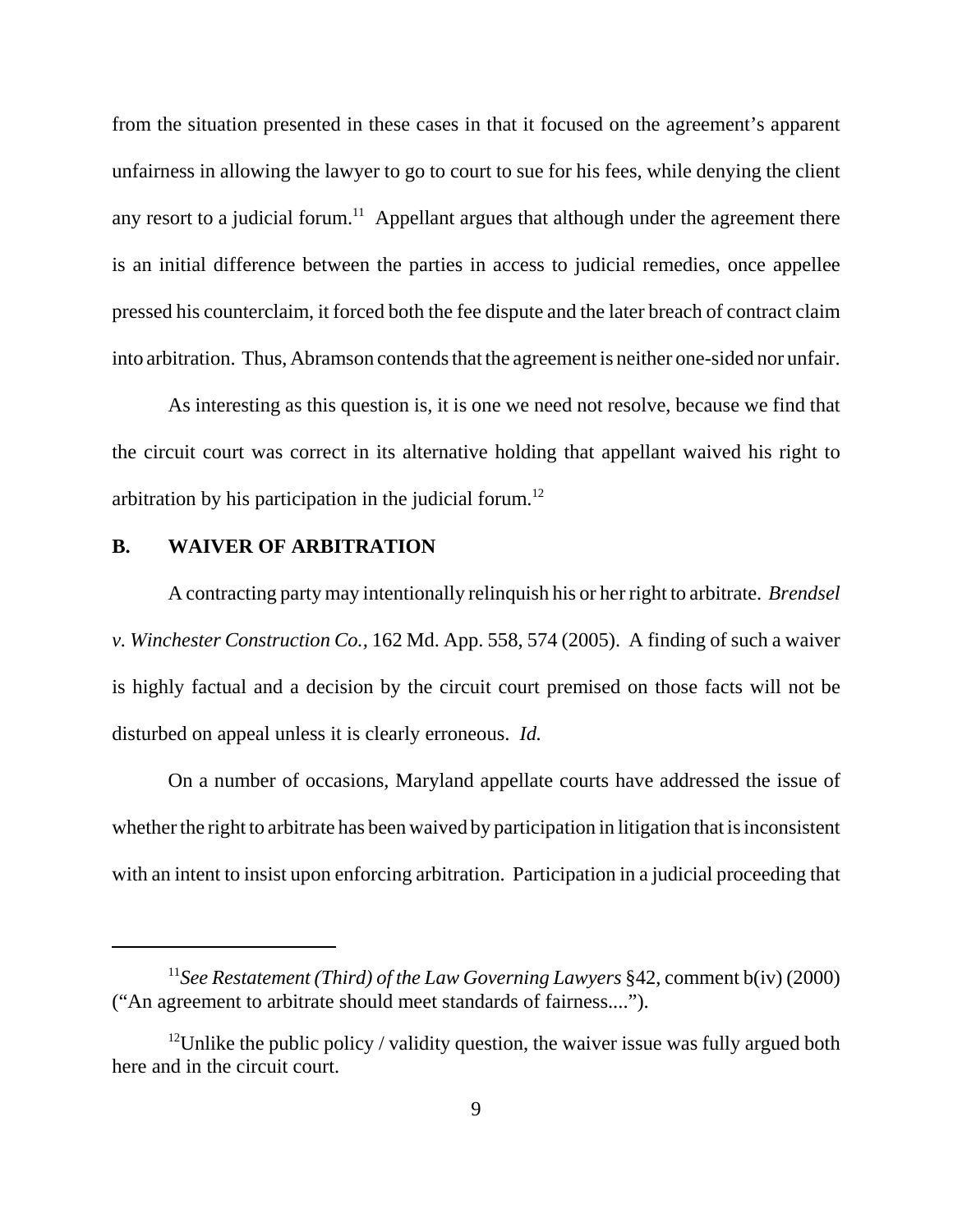results in a final judgment may, in certain circumstances, waive the right to arbitrate. *Charles J. Frank, Inc. v. Associated Jewish Charities of Baltimore, Inc.,* 294 Md. 443 (1982). Some "limited participation" in judicial proceedings does not constitute a waiver. *Harris v. Bridgford,* 153 Md. App. 193, 206 (2003). Whether an answer directed to the merits is filed is a factor. *Brendsel, supra,* 162 Md. App. at 576. Participation in "extensive" discovery is a factor in determining waiver. *Commonwealth Equity Servs. Inc. v. Messick,* 152 Md. App. 381, 400 (2003). However, also relevant is whether a party utilized discovery devices that would not have been available in arbitration. *Id.* at 401. Delay in attempting to compel arbitration, by itself, may not be conclusive, *id.* at 397-98, although coupled with prejudice to the other party can support a finding of waiver. *Id.* The filing of suit can be a "significant act in a waiver calculus, and in some instances it perhaps could be depositive." *Harris, supra,* 153 Md. App. at 206. Nevertheless, if there is a legitimate reason for participating in litigation, it will not be deemed a waiver. *See, e.g., Charles J. Frank, Inc., supra,* 294 Md. at 454 (Litigation of an unrelated claim does not constitute a waiver of the right to arbitrate other claims.); and *Harris,* 153 Md. App. at 207-08 (Filing suit after party withdrew from arbitration is not a waiver.) *See also* Annot. Defendant's participation in action as waiver of right to arbitration of dispute involved therein, 98 A.L.R. 3d 767 (1980).

Balancing the relevant factors contained in the record, the circuit court was not clearly erroneous in its finding that appellant had waived his right to arbitrate. Although appellant can point to the retainer agreement itself as expressly authorizing his right to sue, and excusing the arbitration of his claim for fees, this does not neutralize this factor. The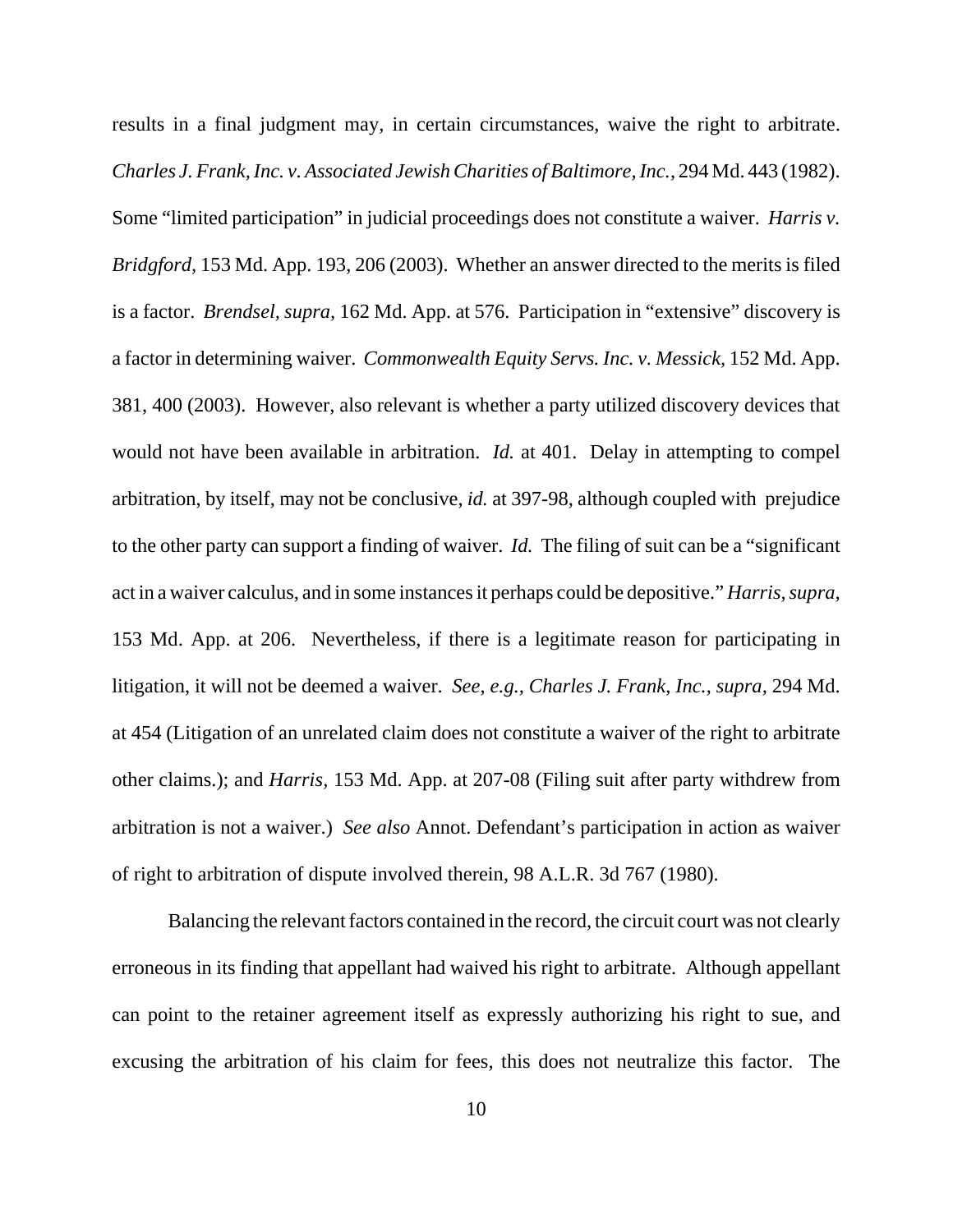agreement required Wildman to arbitrate any fee "controversy." Even an Answer by appellee (or a Notice of Intention to Defend) contesting fee liability should have triggered a response by appellant that arbitration was required.<sup>13</sup> We believe that the circuit court could reasonably have concluded that appellant's failure to initiate arbitration at that point was a factor favoring appellee's opposition to arbitration.

Abramson filed a Notice of Intention to Defend and later an Answer to Wildman's Counterclaim. Then, more than a month before petitioning to compel arbitration, appellant served on Wildman interrogatories and a Request for Production of Documents.<sup>14</sup> This discovery, although not "extensive", was information that appellant could not have obtained in arbitration. *Commonwealth Equity Services, Inc., supra,* 152 Md. App. at 401. Nearly four months passed between Wildman's filing of his Counterclaim and Abramson's filing of his Petition to Compel Arbitration. Wildman was unable to obtain discovery during this period and not until the circuit court in August, 2005 rejected the Petition to Compel Arbitration.<sup>15</sup>

(continued...)

 $<sup>13</sup>$ Appellee's filing of a Notice of Intention to Defend in the district court on January</sup> 19, 2005, did not deter appellant from his litigative course. Rather, Abramson filed the Petition to Compel Arbitration in this matter in May, 2005 only after answering the Counterclaim.

 $14$ The record is silent on when responses were made to this discovery request.

<sup>&</sup>lt;sup>15</sup>At the August 5, 2005 hearing on the Petition to Compel Arbitration, Wildman's counsel told the court:

<sup>[</sup>W]e filed interrogatories, a request for production of documents. They were served to Mr. Abramson back on March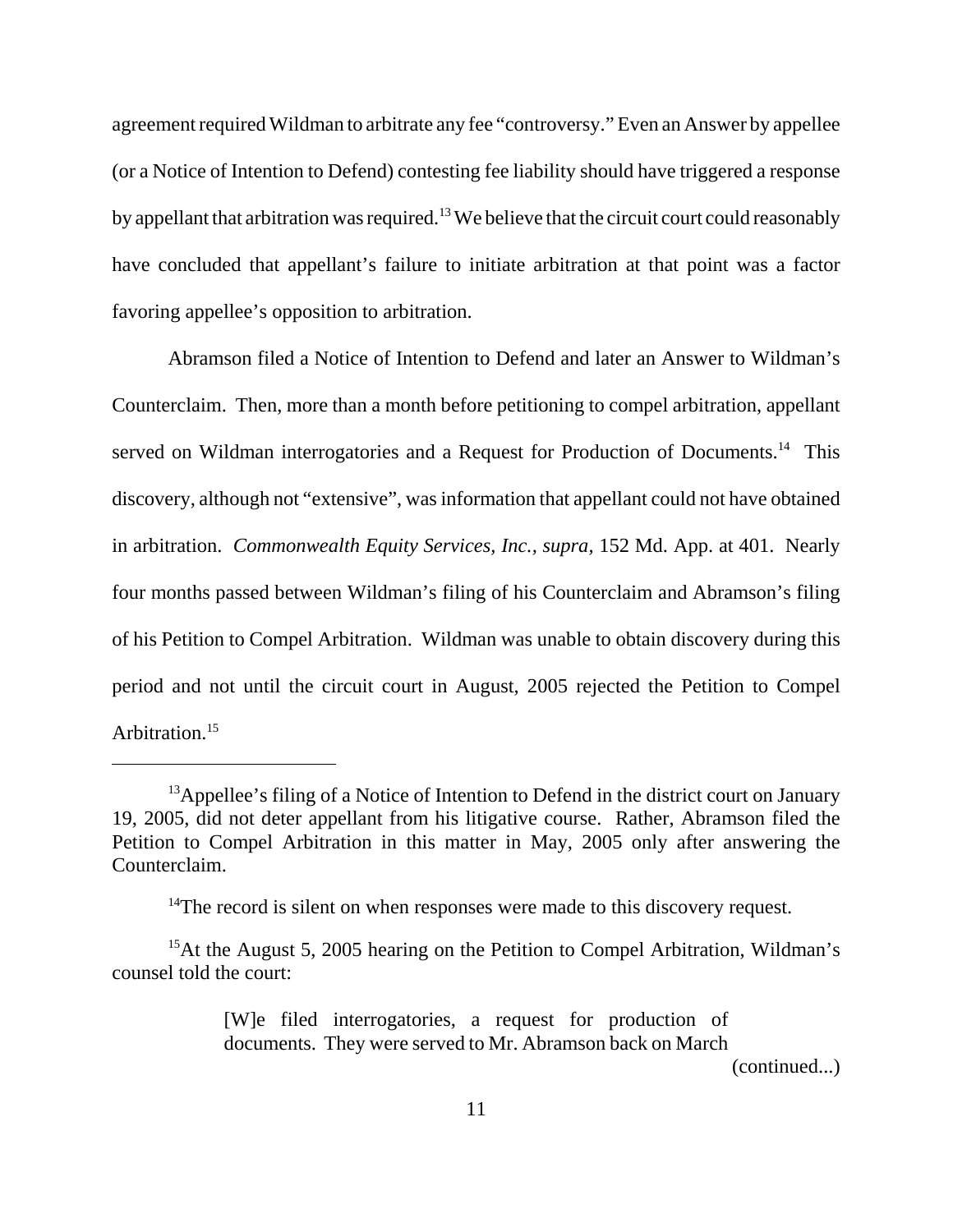Finally, unlike those cases where a party's involvement in some phase of litigation was legitimately explainable and thus, not inconsistent with an intent to arbitrate, *see* p.10, *supra,* appellant has given no reason for persisting in the litigation. The belated insistence on arbitration has all the markings of a simple strategic decision to deny appellee a judicial forum and a jury trial.

For all of these reasons, we are unable to conclude that the circuit court was clearly erroneous in its finding that appellant had waived his right to arbitration by litigative actions inconsistent with an intent to enforce arbitration.<sup>16</sup>

## **C. BREACH OF CONTRACT**

Abramson concedes that the retainer agreement contains "express contractual obligations" that Wildman "may expect our firm to be both sensitive and professionally responsible to your situation." He also concedes, as he must, that he has a duty to provide competent legal advice and representation. *See* n. 6, *supra.* However, appellant contends that this specific duty is not found in the retainer agreement and that the breach of such a

 $15$ (...continued)

 $17<sup>th</sup>$ . There have been a couple of letters I've sent to Mr. Rand asking him to comply. And they've taken the position that they're not going to answer the questions because this should be in arbitration. And we do have a scheduling order, Your Honor. And the scheduling order requires me to have my experts by September  $1<sup>st</sup>$ . That all discovery should be completed by October 1<sup>st</sup>. So we're less than two months out from that, and I think we have been prejudiced by that.

<sup>&</sup>lt;sup>16</sup>In light of this holding, we do not reach appellee's argument that the arbitration agreement lacked mutuality of obligation.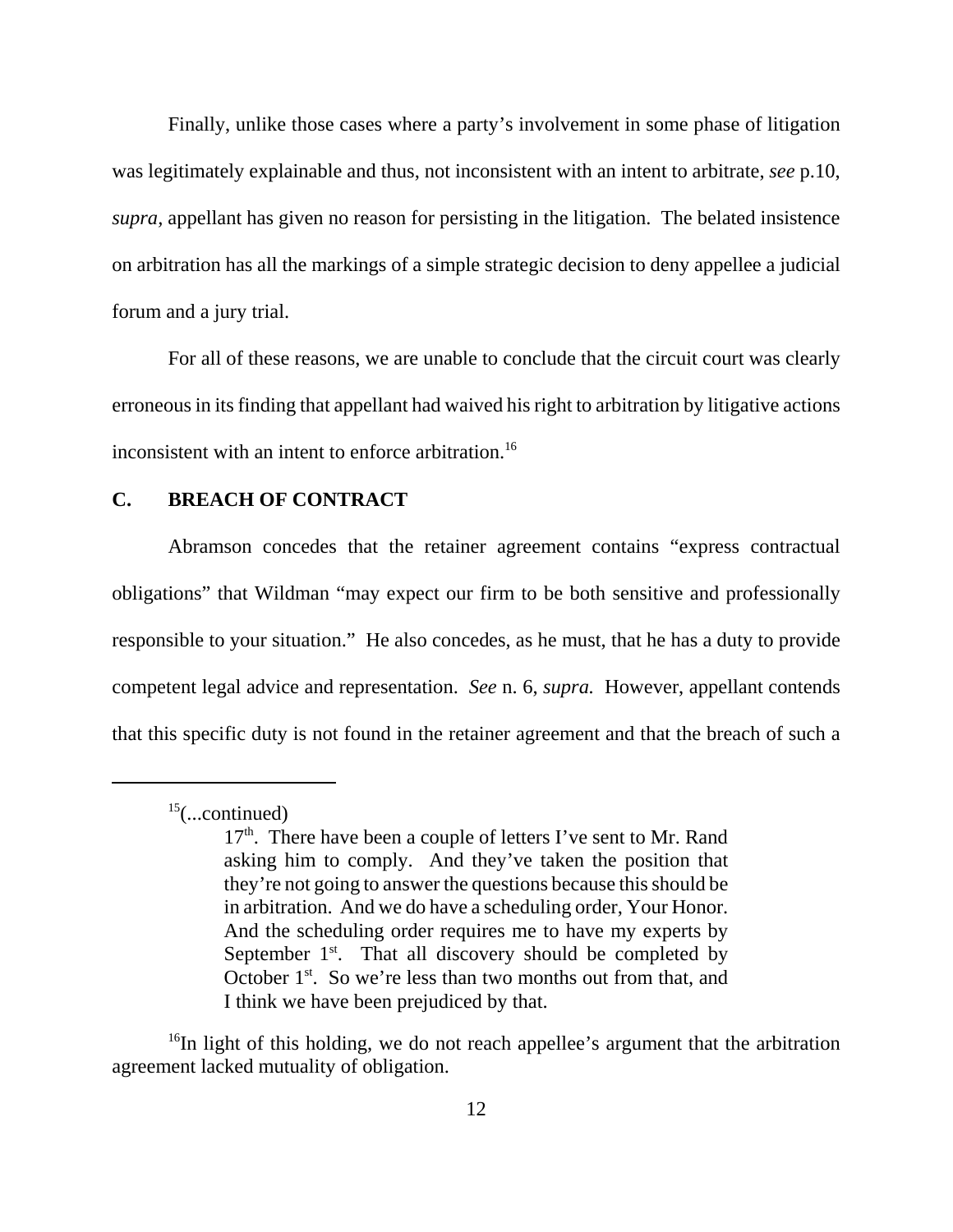duty can be remedied only by a tort action for legal malpractice.<sup>17</sup> In our view, this is not an accurate statement of the law.

In *Baker, Watts & Co. v. Miles & Stockbridge,* 95 Md. App. 145, 189, n. 11 (1993), this Court said that "an action against an attorney for malpractice may be brought in contract or in tort." *Baker, Watts* relied on *Flaherty v. Weinberg,* 303 Md. 116, 134 (1985), where the Court of Appeals said that it has classified an action for malpractice as "being one in contract," whose "gravamen is the negligent breach of the contractual duty."<sup>18</sup> This also appears to be the *Restatement's* position. *See Restatement (Third) of the Law Governing Lawyers* (2000) at §55, comment c. ("Ordinarily, a plaintiff may cast a legal-malpractice claim as a tort claim, a contract claim, or both...").

Before these pronouncements in *Baker, Watts and Flaherty,* this Court in *Fishow v. Simpson,* 55 Md. App. 312, 318 (1983), expressed doubt with respect to the proposition that "legal malpractice is a breach of contract in every case." In *Fishow*, a disappointed litigant

<sup>18</sup>*Flaherty* also notes:

<sup>17</sup>Appellant couches this issue as a failure "to make a *prima facie* case of breach of contract." However, his argument does not focus on whether there was sufficient evidence of a breach of a contractual obligation, but on whether, as a matter of law, a contractual obligation existed at all.

<sup>[</sup>R]egardless of whether a plaintiff brings an attorney malpractice action in contract or tort, he must allege and prove the existence of a duty between the plaintiff and the defendant in the first instance. Once the plaintiff satisfies this threshold requirement he must allege and prove the remaining elements of each theory of recovery to establish liability. 303 Md. at 134.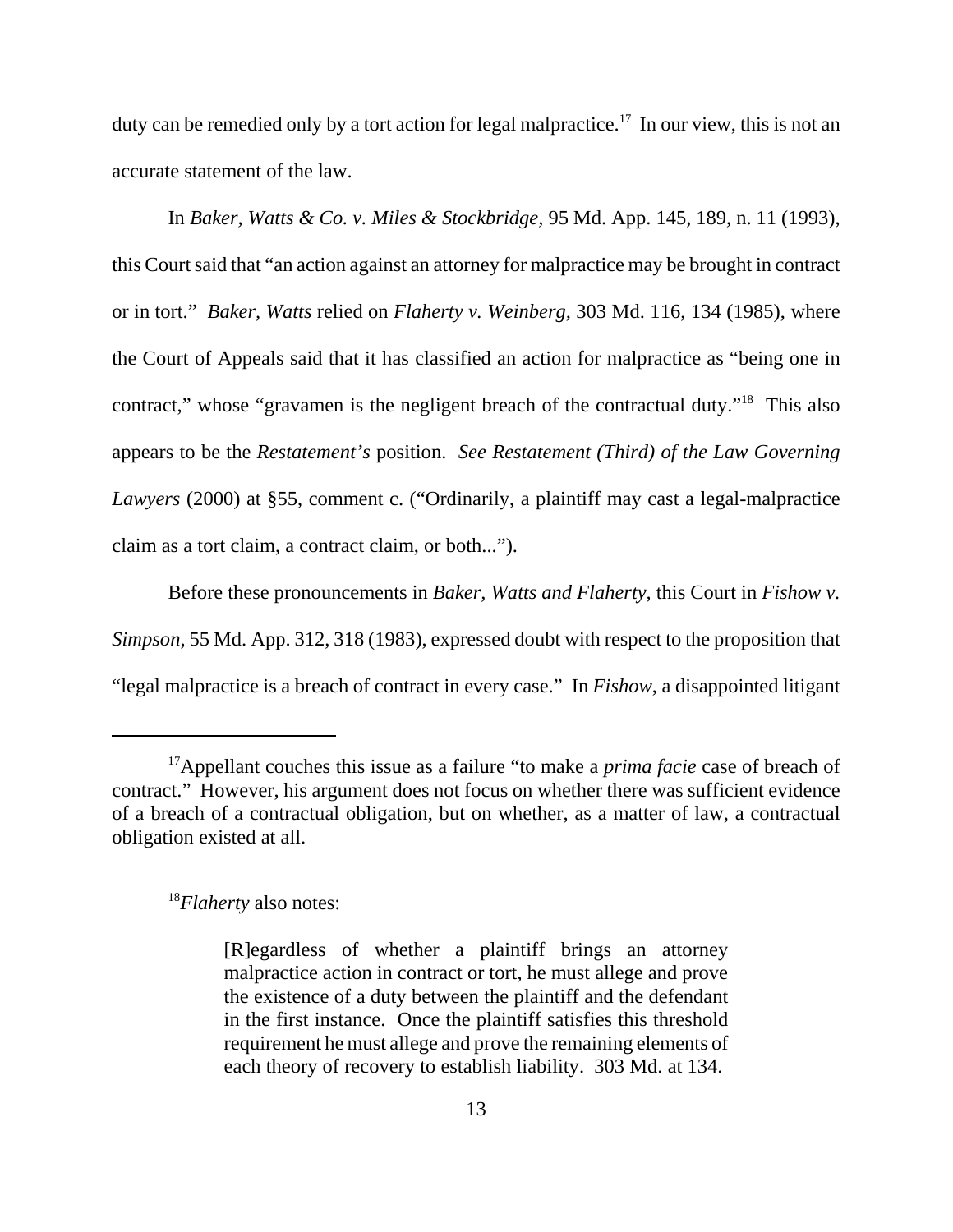asserted that her lawyer breached his contract with her by failing "to act adequately" in pursuing a particular theory in presenting her claim. *Id.* at 317. There, the client apparently premised her case on an implied contractual duty to exercise ordinary skill and knowledge in the rendition of professional services. *Id.* In affirming a summary judgment for the lawyer, this Court said, *id.* at 318:

> We agree that legal malpractice may give rise to an action for breach of contract in cases involving employment of an attorney to perform a specific service in accordance with clearly stated instructions from the client-employer. The present case, however, does not fall within that class of cases, and the court below properly so ruled.

Appellant appears to regard this language in *Fishow* as limiting a contract action for legal malpractice only to a suit for a violation of client instructions. However, this is only one type of lawyer malpractice that can be asserted in a contract action. *Mallen & Smith's* Legal Malpractice treatise recognizes contract actions for: 1) breach of an express contract; 2) breach of an implied contract; 3) unsuccessful guarantee of a specific result;<sup>19</sup> 4) and violation of a client's instructions. *Id*. at §§8:6 - 8:9. *See also Restatement, supra,* at §55, comment c (distinguishing between a suit for disobeying a client's instructions and other contract actions against a lawyer.). $^{20}$ 

<sup>&</sup>lt;sup>19</sup>The retainer agreement here expressly excluded any warranty or representation of a favorable outcome. *See* p. 3, *supra.*

<sup>20</sup>A contract action for lawyer malpractice is of ancient vintage. In *Wilcox v. Plummer's Ex'rs,* 29 U.S. 172, 182 (1830), an assumpsit action for lawyer malpractice, the Supreme Court said that "[w]hen the attorney was chargeable with negligence or (continued...)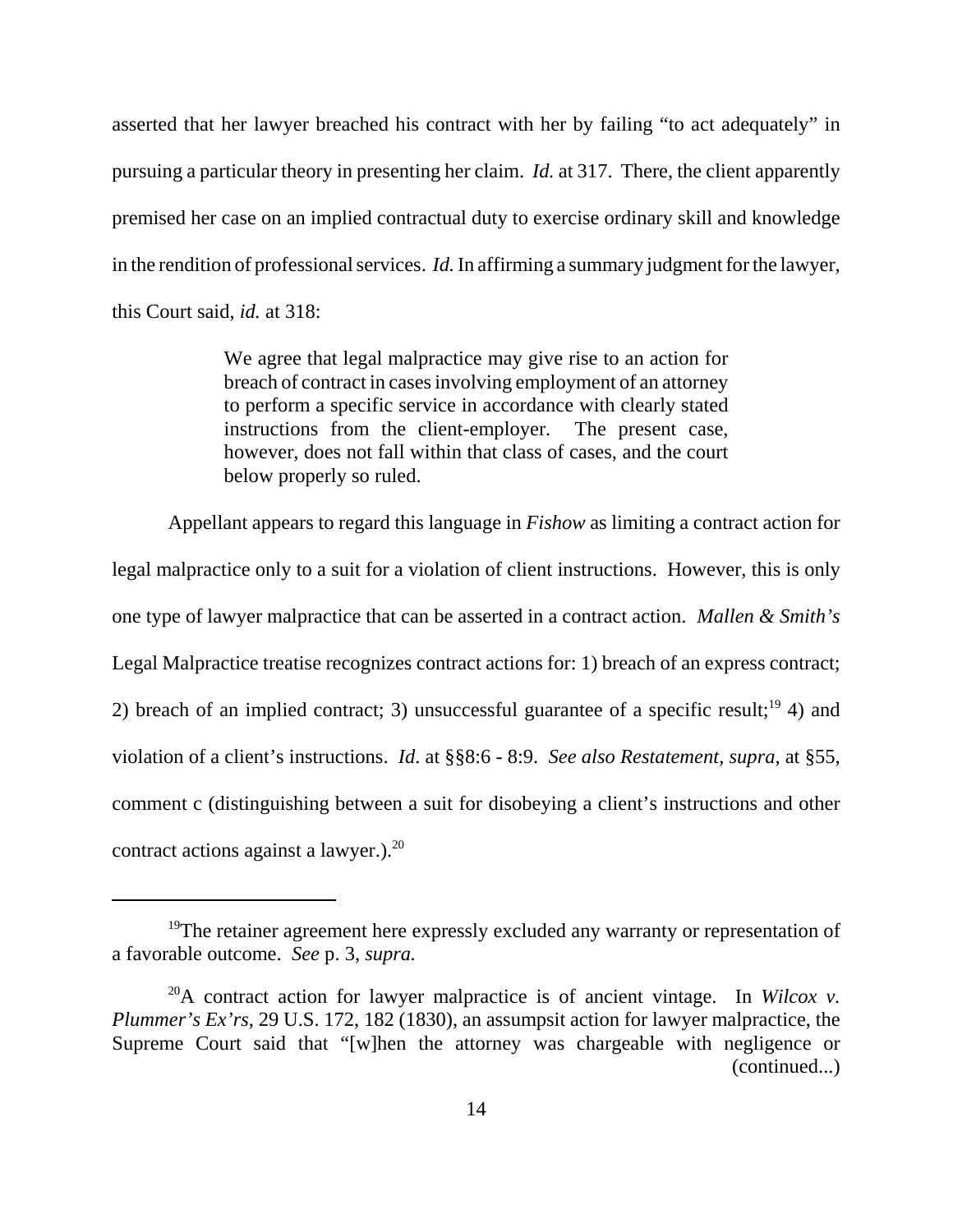In any event, we need not assess the limits of *Fishow* or its consistency with later cases. It was an *implied* contract case, not one involving an *express* promise of professional responsibility, such as that found here.<sup>21</sup> Appellee concedes that this was an express contractual obligation. As a "specific promise," it was enforceable in a breach of contract action. *See Mallen & Smith, supra,* §8:6. For these reasons, we see no merit to appellant's contention that Wildman's claim could only be brought as a legal malpractice tort and not as a breach of contract.

### **D. JURY INSTRUCTIONS**

Appellant contends that the jury should not have been instructed regarding lawyer

 $20$ (...continued) unskillfulness, his contract was violated...".

 $^{21}$ An alternative theory for an "express" contract to exercise ordinary care and diligence in providing client advice and representation might be found in the "law of the place" doctrine. Under this rule, "subsisting laws" enter into and form part of a contract as if "expressly" referred to or incorporated in its terms. *State v. Burning Tree Club, Inc.,* 315 Md. 254, 269, n. 5 (1989). One source of these "subsisting laws" is the common law. *See DeNice v. Spotswood I. Quinby, Inc.,* 248 Md. 428, 433 (1968); and *Williston on Contracts*  $(4<sup>th</sup>$  ed. 1999) at §30.19. It is clear that under Maryland's caselaw (derived from English common law), "every client employing an attorney has a right to the exercise, on the part of the attorney, of ordinary care and diligence in the execution of the business intrusted to him, and to a fair average degree of professional skill and knowledge...." *Cochrane v. Little,* 71 Md. 323, 331-32 (1889).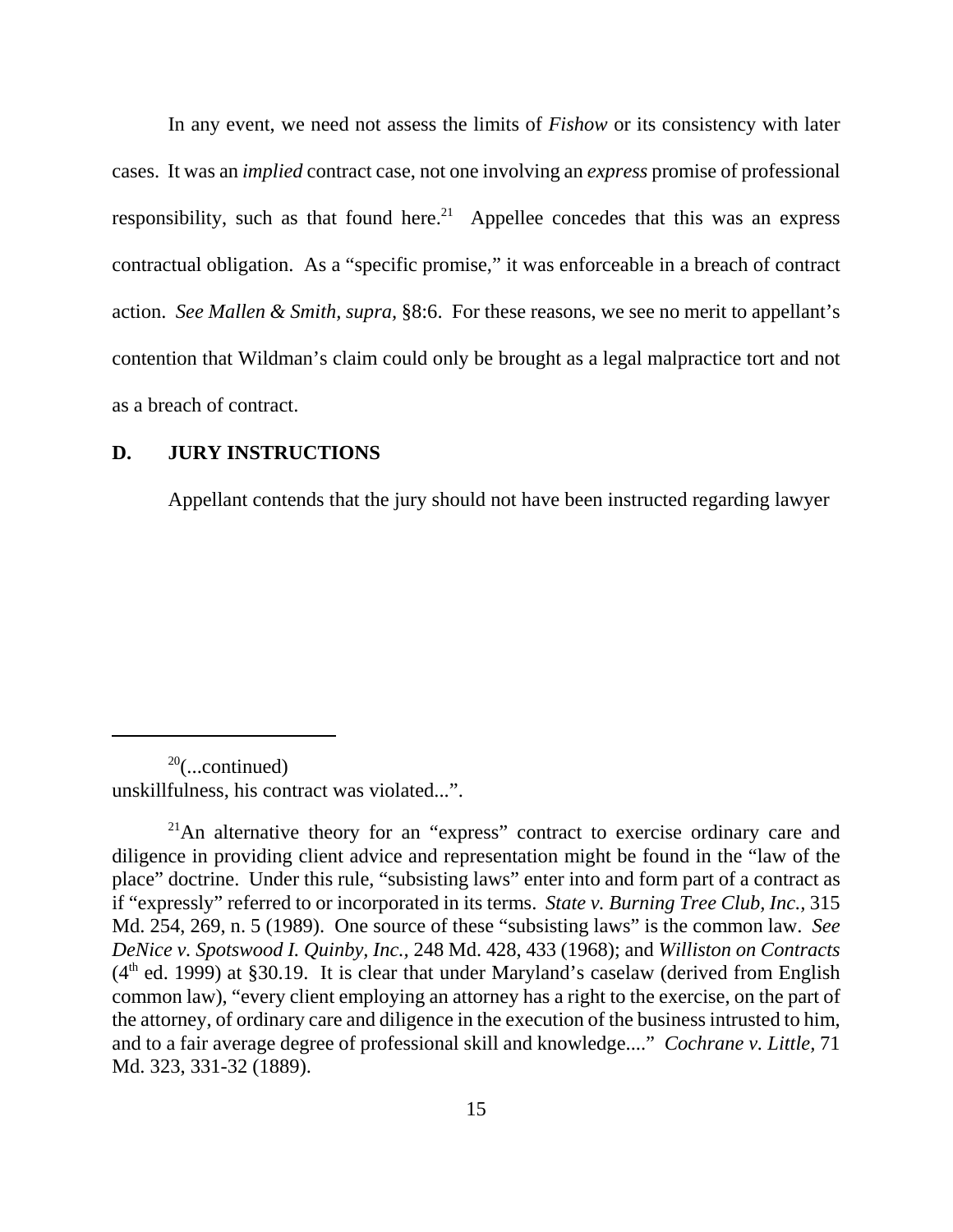competence. However, liability for a breach of an asserted express contract of lawyer competence is no different than liability for a legal malpractice tort. *See Baker, Watts & Co. v. Miles & Stockbridge, supra,* 95 Md. App. at 189, n. 11; and 26 Am. Jur. 2d *Proof of Facts* §26-703 (1981) ("Because the attorney's contract for professional services creates the relationship giving rise to his duty to exercise reasonable care under the circumstances in that undertaking, his negligence constitutes a breach of contract as well as a tort. In either case, the attorney's litigation is based on negligence and is governed by the duty to exercise reasonable care."). In a case such as this, the court was required to instruct the jury regarding lawyer competence. The definition given to the jury based on the Maryland Lawyers' Rules of Professional Conduct (Rule 1.1) was undoubtedly a correct one.<sup>22</sup>

### **E. ADMISSION OF EVIDENCE**

In a similar vein, Abramson objects to the trial court's admission of evidence regarding appellant's competency. However, as noted above, because Maryland caselaw allows a lawyer malpractice claim to be brought as a breach of contract action under the circumstances present here, evidence regarding competency would be relevant to the case, if not necessary for appellee to prevail.

## **F. DAMAGES**

Appellant challenges the jury award of \$24,525, the amount of attorney's fees paid

 $^{22}$ Using the Rules' definition of competence is not the same as premising a civil action on violation of the Rule. Appellant's liability arises from an express contract concerning his competence.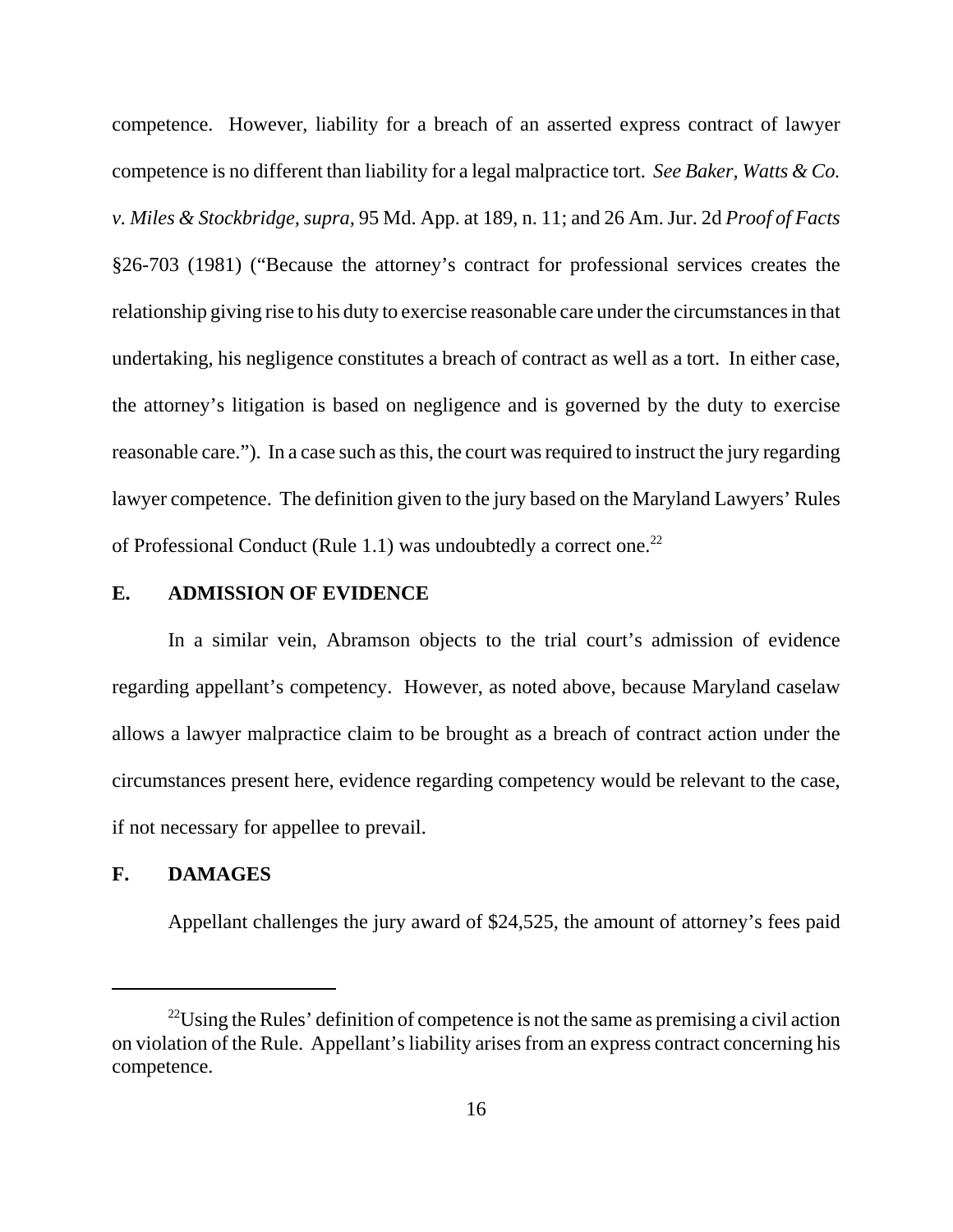by appellee. He contends that Wildman showed no damages resulting from the breach of the agreement, that the award was speculative and that the jury was confused.<sup>23</sup>

We have already concluded that it was permissible for Wildman to bring a legal malpractice claim as an action for breach of contract. It is not unusual for a successful party in a legal malpractice claim to recover fees previously paid. *See Lockhart v. Cade,* 728 A. 2d 65, 69-70 (D.C. 1999)("A client who has advanced sums to an attorney to cover litigation costs and expenses is frequently allowed to recover those sums, as compensatory damages, in a subsequent malpractice action against the attorney." $)^{24}$ 

According to *Mallen & Smith*, *supra,* §21.6:

Of course, unearned fees or costs, which were advanced, can be recovered. The legal fees and expenses paid by the client, however, may be the only damages sustained, the recovery of which may be the sole or one of the objectives of the legal malpractice suit.

Similarly, 7 Am. Jur. 2d *Attorneys at Law* §262 (2007) notes:

As a matter of policy, a lawyer should be regarded as "earning"

<sup>24</sup>In *Lockhart*, the District of Columbia Court of Appeals observed, 728 A. 2d at 70:

In the present case, Ms. Cade accepted a retainer with the understanding that she would provide certain services to Mr. Lockhart, but she failed to do so; as a result, Mr. Lockhart paid for services that he did not receive. It is self-evident that Ms. Cade should not benefit financially from her own negligence.

 $^{23}$ In his brief, appellant argues that "[i]t became abundantly clear that Wildman was not satisfied with the advice of Abramson, but rather than quantify any economic damages, the court allowed him to express his wrath in form of a malpractice action influencing and confusing the jury to Abramson's prejudice."